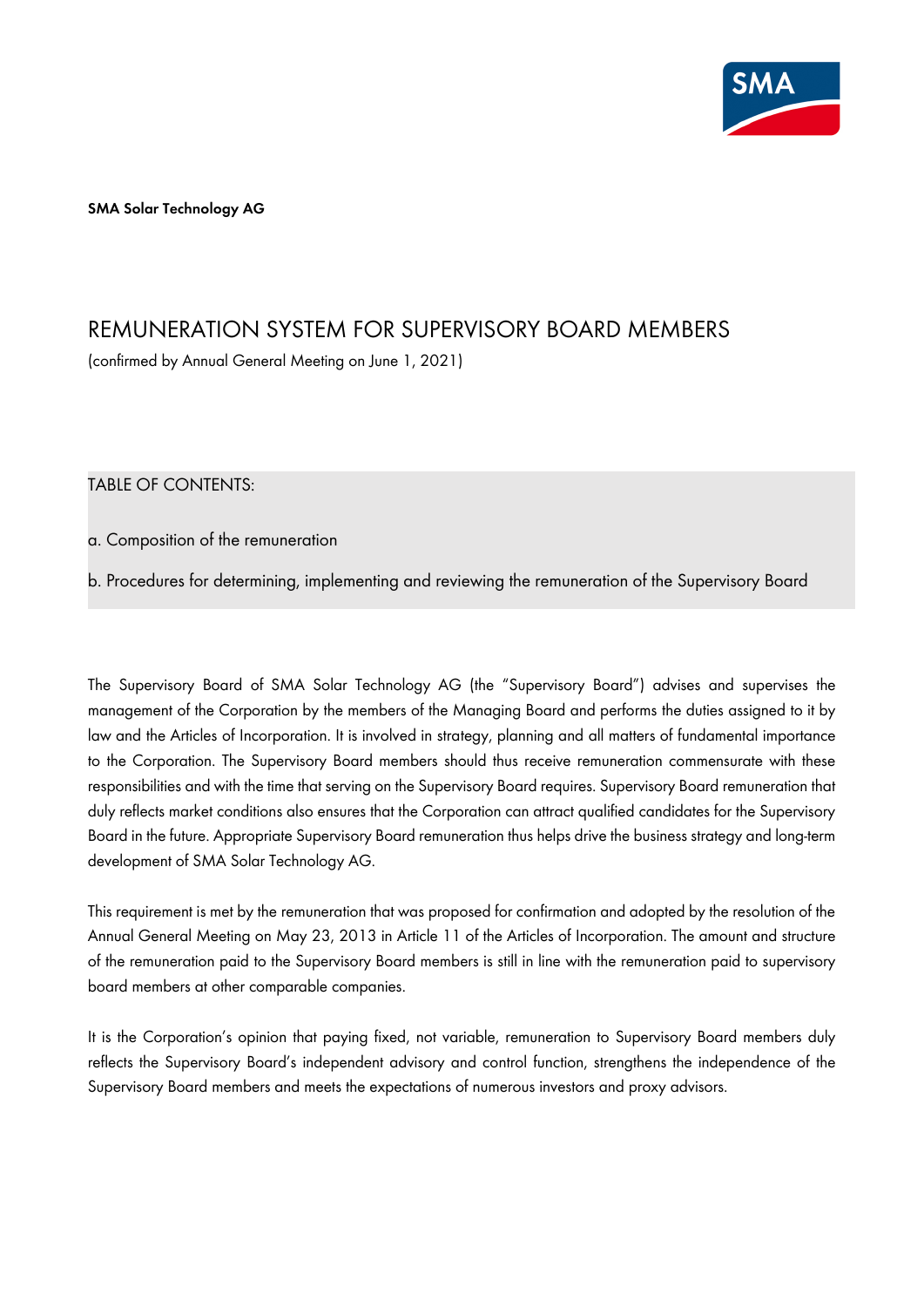

## **a. Composition of the remuneration**

The remuneration of the Supervisory Board members is based on Article 11 of the Articles of Incorporation. The Supervisory Board members receive fixed remuneration, fringe benefits (consisting of expense reimbursements and insurance), attendance fees and, if they serve on Supervisory Board committees, remuneration for these committee activities.

#### **aa) Remuneration for serving on the Supervisory Board**

Each Supervisory Board member receives €25,000 per year; the Chairman of the Supervisory Board twice and the Deputy Chairman one and a half times the aforementioned fixed remuneration of an ordinary member.

#### **bb) Remuneration for serving on a committee of the Supervisory Board**

Supervisory Board members receive additional annual remuneration for serving on committees: €7,500 for serving on the Audit Committee and €5,000 for serving on the Presidial Committee; each Chairman of the aforementioned committees receives twice the aforementioned remuneration. No separate remuneration is paid for membership in another committees, e.g., the Nomination Committee or the committee pursuant to Article 27(3) of the Codetermination Act (MitbestG).

#### **cc) Meeting attendance fee**

In addition, Supervisory Board members receive a meeting attendance fee of €750 for each Supervisory Board or committee meeting they attend, or a maximum of €1,500 if several meetings are held on the same day.

# **dd) Additional benefits (expense reimbursements, value-added tax, D&O insurance)**

In addition, Supervisory Board members are currently reimbursed for expenses incurred in the performance of their duties, which may also include the value-added tax legally owed by them on their remuneration and expenses. In addition, Supervisory Board members are included in a directors and officers liability insurance policy maintained by the Corporation with an appropriate limit in the interest of the Corporation, the premium for which is paid by the Corporation.

#### **ee) Ratio of fixed and variable remuneration components**

Fixed remuneration always constitutes 100% of total remuneration as no variable remuneration is paid.

## **b. Procedures for determining, implementing and reviewing the remuneration of the Supervisory Board**

No remuneration-related legal transactions within the meaning of Article 87a(1) sentence 2 no. 8 AktG were concluded with the Supervisory Board members. Employee remuneration and employment conditions were not taken into account when determining the remuneration for the Supervisory Board members since their remuneration is based on the provisions of the Articles of Incorporation adopted by the Annual General Meeting.

The Annual General Meeting votes on the remuneration of the Supervisory Board members at the proposal of the Managing Board and Supervisory Board at least every four years. A simple majority of votes cast is sufficient to confirm the Supervisory Board remuneration. Any resolution to change the remuneration will require a simultaneous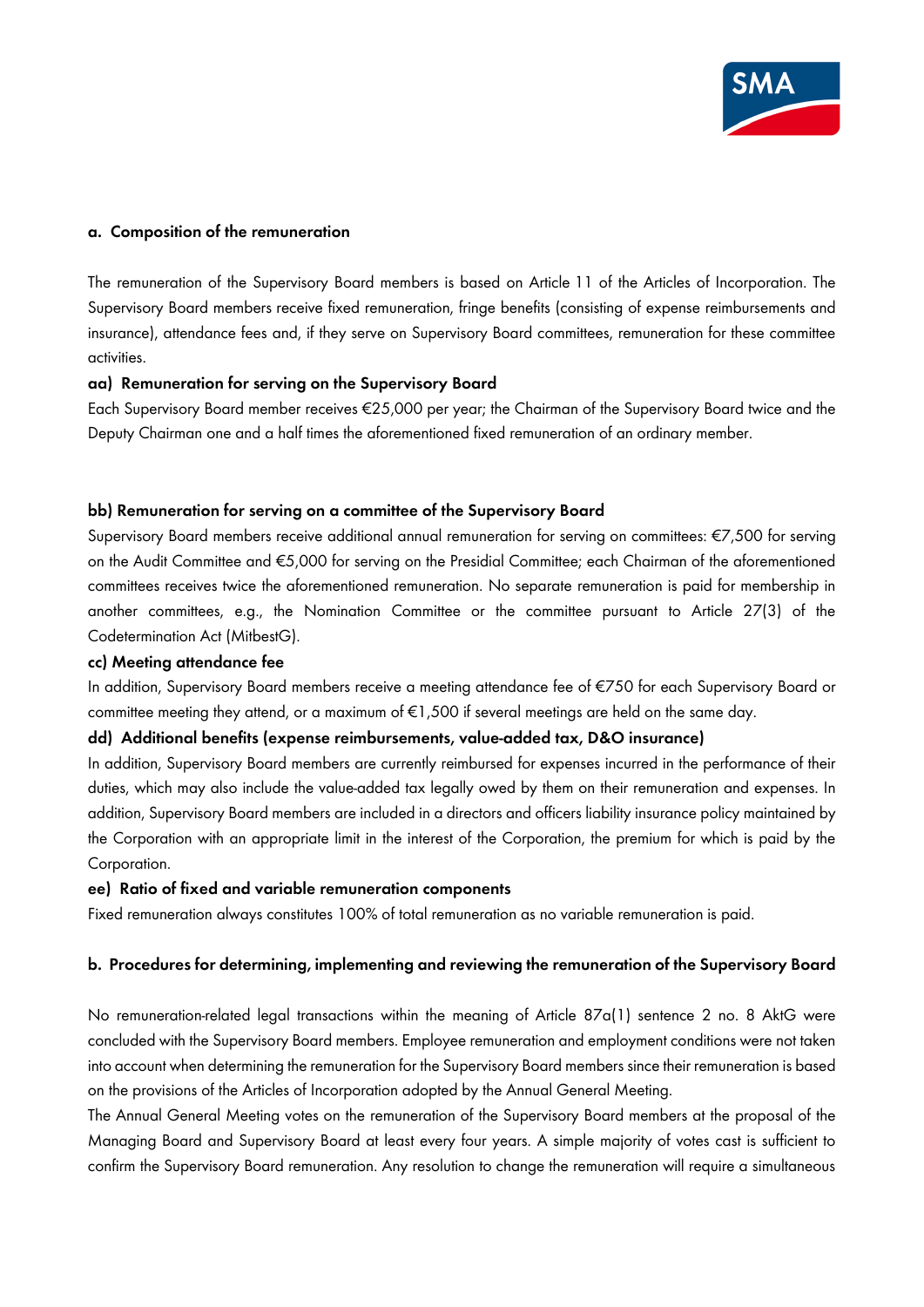

amendment of the corresponding provisions of the Articles of Incorporation; this will require a majority of the votes cast and a majority of three-quarters of the capital stock represented at the Annual General Meeting when the resolution is adopted.

Before the proposal is put to the Annual General Meeting, the Managing Board and Supervisory Board shall review whether the remuneration of the Supervisory Board members is still appropriate and reflects standard market conditions in accordance with the provisions in the Articles of Incorporation.

The remuneration of the Supervisory Board members is governed by Article 11 of the Articles of Incorporation of the Corporation, which reads as follows and shall not be amended:

# **§ 11 Remuneration**

(1) A member of the Supervisory Board shall receive an annual remuneration of €25,000.00, in addition to the reimbursement of disbursements. Remuneration shall be two-fold the above mentioned remuneration for the Chairman and 1.5-fold for the Deputy Chairman.

(2) A member of the Audit Committee of the Supervisory Board shall receive an additional annual remuneration of €7,500.00. The Chairman of the Audit Committee shall receive twice the above mentioned additional remuneration.

(3) A member of the Presidial Committee of the Supervisory Board shall receive an additional annual remuneration of €5,000.00. The Chairman of the Audit Committee shall receive twice the above mentioned additional remuneration.

(4) Separate remuneration shall not be applicable for members of other committees, such as the Nomination Committee and the committee formed pursuant to Article 27 paragraph 3 of the Codetermination Act.

(5) The Corporation shall pay each member of the Supervisory Board an attendance fee of €750 for attending a Supervisory Board meeting or a meeting of a Supervisory Board committee of which they are a member. If they attend more than one meeting in a day, the maximum fee payable is double the attendance fee.

(6) The Corporation shall also reimburse the members of the Supervisory Board for sales tax payable on their remuneration and expenses. The remuneration shall be payable after the end of the financial year.

(7) The members of the Supervisory Board shall be included in the third-party liability insurance for economic losses taken out for an appropriate cover in the interest of the Corporation for its directors and certain executives. The premium payable for this insurance shall be borne by the Corporation.